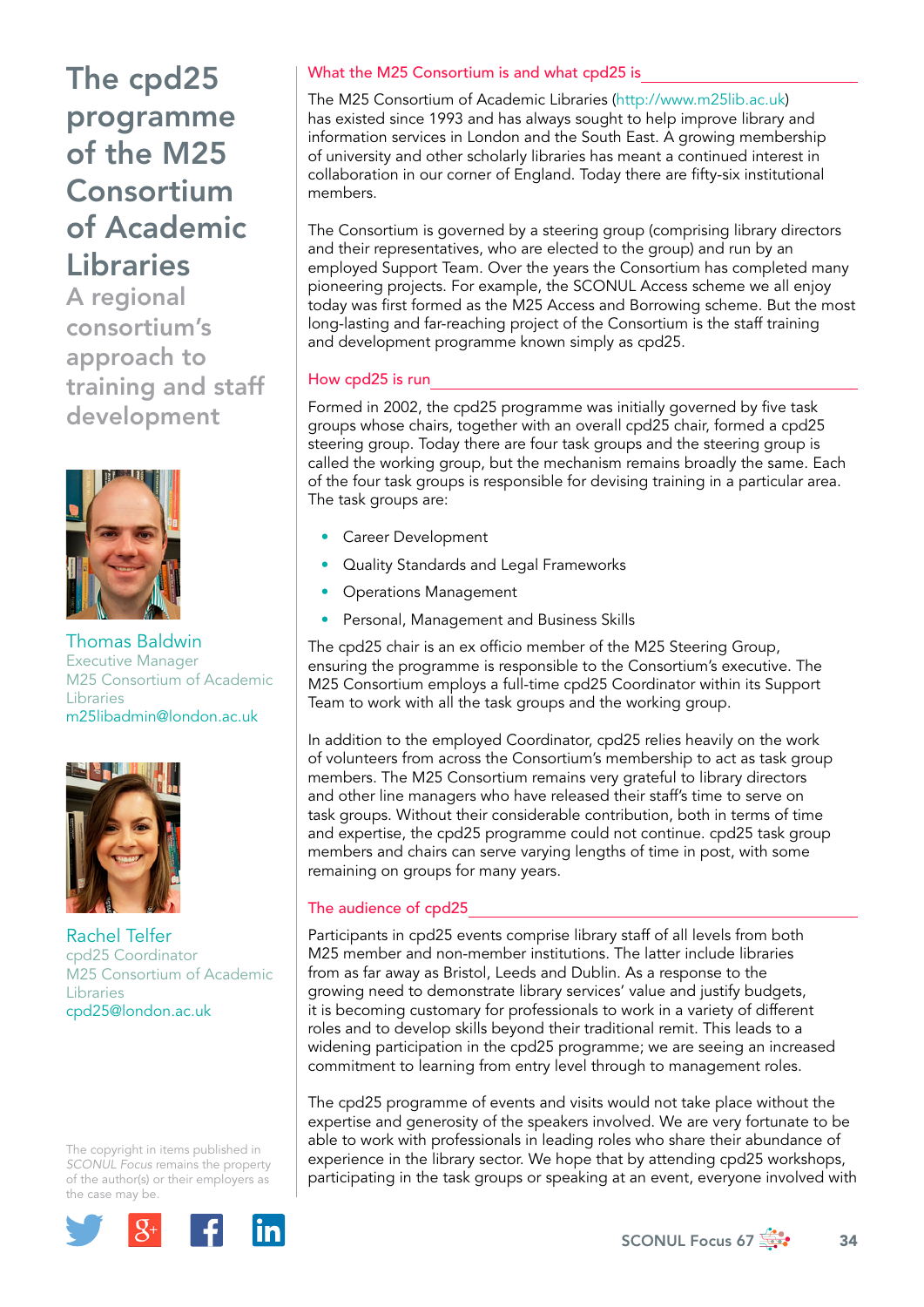# The cpd25 programme of the M25 Consortium of Academic Libraries

A regional consortium's approach to training and staff development

the cpd25 programme can continue their own professional development in some form. cpd25 aims to provide a platform upon which library professionals from all types of institution and job levels can collaborate and learn from one another whilst developing their skills.

#### Current cpd25 activities

As the academic year 2015–16 drew to a close, we reflected on the activities of the year and started planning and looking ahead to a busy 2016 autumn term. In 2015–16, thanks to the ideas and dedication of our four task groups, we have successfully run 38 training events and visits. Staff of M25 member institutions benefit from free visits to interesting collections both in London and beyond. Recent popular visits have included UCL Museum Collections, where we witnessed some of the charming treasures stored away in the Institute of Archaeology, and the Feminist Library, where we were able to learn about the challenges facing a unique collection managed almost wholly by volunteers. In the coming year we already have a number of exciting visits planned to collections such as the British Film Institute Reuben Library, the new library at the University of Bedfordshire, and Goldsmiths' Special Collections to celebrate Black History Month in October.

Training and development workshops usually take the form of presentations, often with additional group work. The wide variety of interactive training this year has proved a great success, the most significant being our Professional Qualification Workshops, organised by our Career Development task group. This is a hugely popular programme of between six and ten annual workshops aimed at library professionals working towards CILIP chartership. Workshops have ranged from Supervisory Skills and Developing a Service, through to Copyright and Marketing. It has become apparent over the years that individuals attending these events are not only those working towards chartership: they also come from a variety of job levels in order to improve their skills and job prospects. Therefore in 2016–17 the Career Development task group will be remodelling the programme of workshops to support a broader audience. We hold a number of other training events throughout the year. Some of the training looks at very specific challenges facing library professionals such as 'Supporting staff and students with autism and learning disorders', and 'Changes to the disabled students' allowance'. We also hold sessions with a more digital focus, such as 'e-resources and collections management', and 'Licensing e-resources for collaborative partners on overseas campuses. The Consortium takes pride in the flexibility of the programme, which responds to changes in the sector and provides training accordingly throughout the year.

### What impact does the cpd25 programme make?

The year 2015–16 proved a successful year for the cpd25 programme as it contributed to the development of hundreds of library professionals across the sector. During the year, our workshops received 475 attendances from 97 institutions, and there were 152 attendances at our free library visits. Evaluation forms are provided at the end of each event to enable attendees to give their feedback, and the high return rate allows us a comprehensive evaluation of participants' experiences. This is an important way for us to measure satisfaction levels, identify what presentations or tasks were most effective and highlight any areas of staff development that we are not yet addressing. Based on the feedback we received, the vast majority of attendees rated their workshop either 'very good' or 'excellent'. This is to the credit of our task group organisers and first-rate speakers. We are delighted to be delivering training events of such a high standard and will continue to do so whilst responding to the needs of our ever-growing and varied audience.

The copyright in items published in *SCONUL Focus* remains the property of the author(s) or their employers as the case may be.